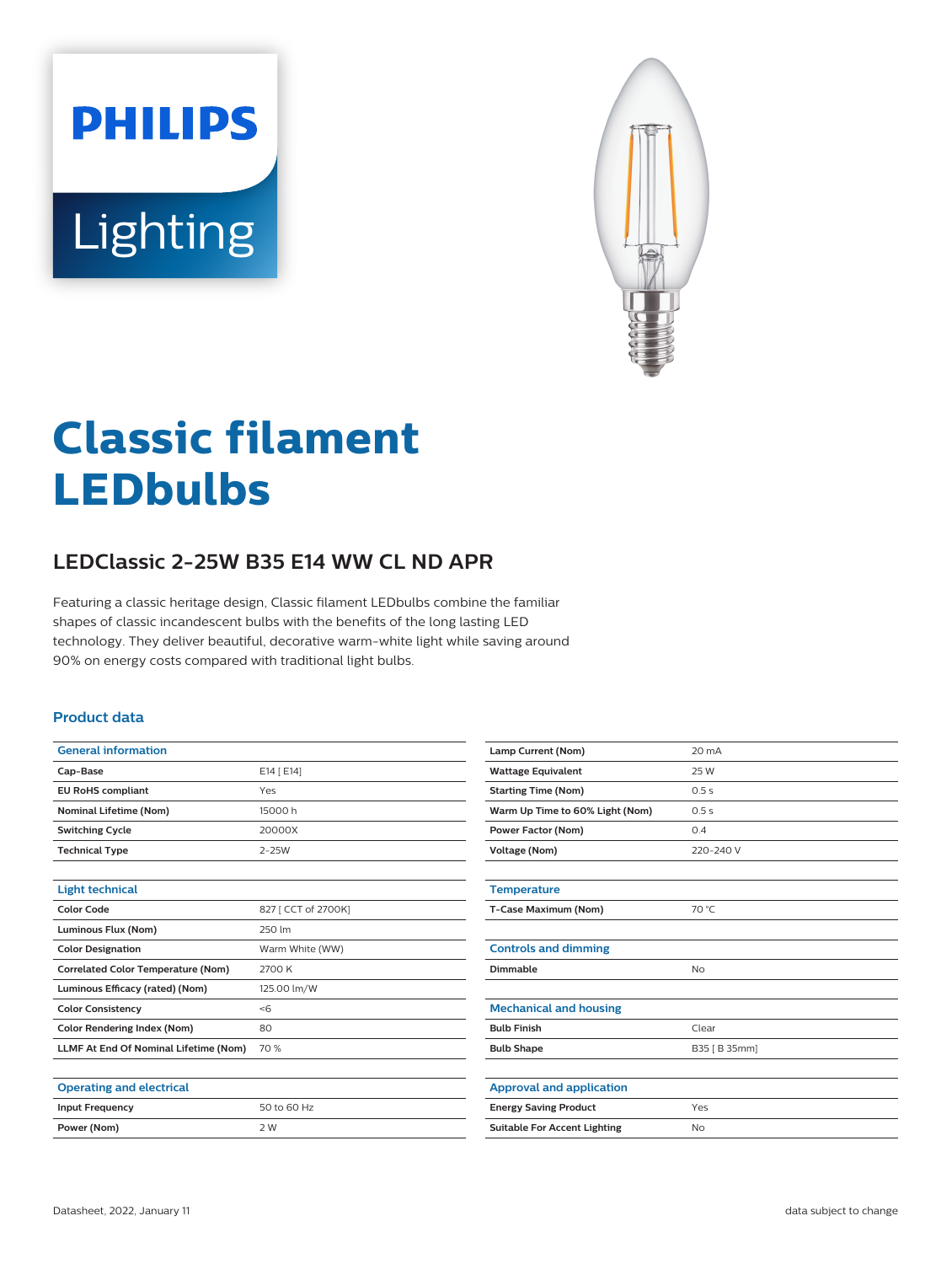## **Classic filament LEDbulbs**

| Energy Consumption kWh/1000 h | 2 kWh                                 |
|-------------------------------|---------------------------------------|
|                               |                                       |
| <b>Product data</b>           |                                       |
| Full product code             | 871869657427000                       |
| Order product name            | LEDClassic 2-25W B35 E14 WW CL ND APR |
| <b>EAN/UPC - Product</b>      | 8718696574270                         |
| Order code                    | 929001238308                          |

| <b>Numerator - Quantity Per Pack</b> |              |
|--------------------------------------|--------------|
| Numerator - Packs per outer box      | 10           |
| Material Nr. (12NC)                  | 929001238308 |
| Net Weight (Piece)                   | 0.014 kg     |
|                                      |              |

#### **Dimensional drawing**



#### **Product D C** LEDClassic 2-25W B35 E14 WW CL ND APR 35 mm 97 mm

#### **Photometric data**





**Classic LEDCandle ND 2-25W B35 827 CL**

**LED Lamps,Lightcolour /827 ND CL**



**Classic LEDCandle ND 2-25W B35 827 CL**